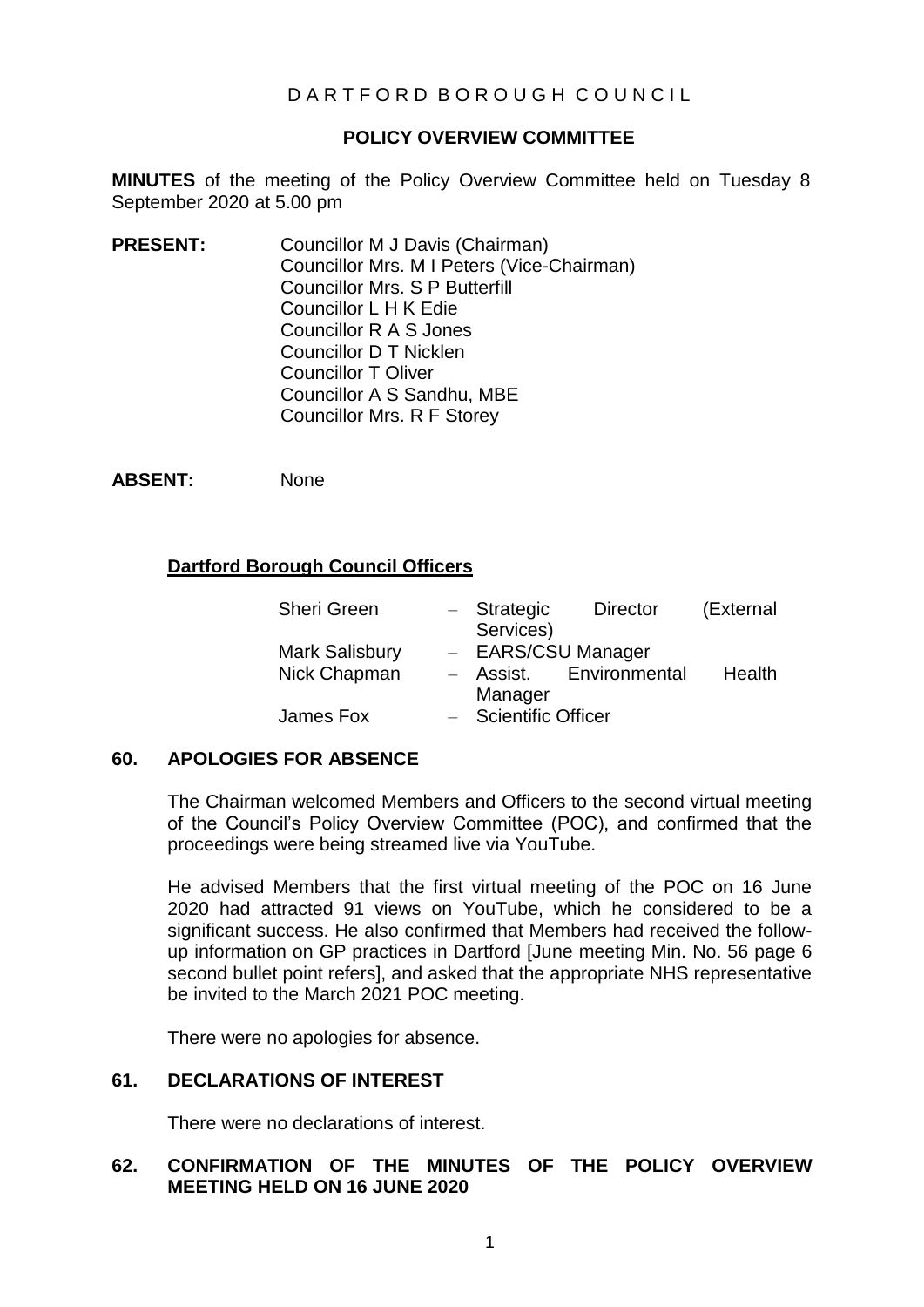#### RESOLVED:

That the Minutes of the virtual meeting of the Policy Overview Committee held on 16 June 2020 be confirmed as an accurate record of those proceedings.

#### **63. URGENT ITEMS**

The Chairman confirmed that there were no urgent items for Members to consider.

## **64. TO CONSIDER REFERENCES FROM OTHER COMMITTEES (IF ANY)**

There were no references from other Committees for Members to consider.

#### **65. REGULATION 9 NOTICE**

#### RESOLVED:

1. That Members note the contents of the Regulation 9 Notice [Forward Plan] for the period 14 August 2020 to 31 December 2020.

## **66. AIR QUALITY ANNUAL STATUS REPORT 2020**

The report from the Council's Scientific Officer (SO) enclosed at Appendix A, the Council's Air Quality Annual Status Report for 2020.

Members were asked to note the contents of both documents prior to submission of the 2020 Air Quality Annual Status Report (Appendix A), to the Department for the Environment, Food and Rural Affairs (Defra), in fulfilment of Part IV of the Environment Act 1995 for Local Air Quality Management, a statutory requirement for all local authorities.

The covering report from the SO provided Members with a summary of the principal points contained in the 2020 ASR, including details of pollution levels across the Borough and within the four declared Air Quality Management Areas (AQMAs), plus an update on the progress in developing the Council's new Air Quality Action Plan (AQAP) to reduce emissions and pollution within the four designated AQMAs. The SO and the Council's Assistant Environmental Health Manager (AEHM), were in attendance to respond to Members' questions.

The Chairman commended the 2020 ASR and covering report to the Committee as positive documents which confirmed that vehicle emissions and pollution levels in Dartford for the period under review had fallen. He proposed that debate proceed on the basis that Members had read both documents, and that the SO and the AEHM respond to any questions or concerns that Members might have. In that context, he asked if there were any specific reasons for the positive decrease in emission and pollution levels recorded in the 2020 AQA.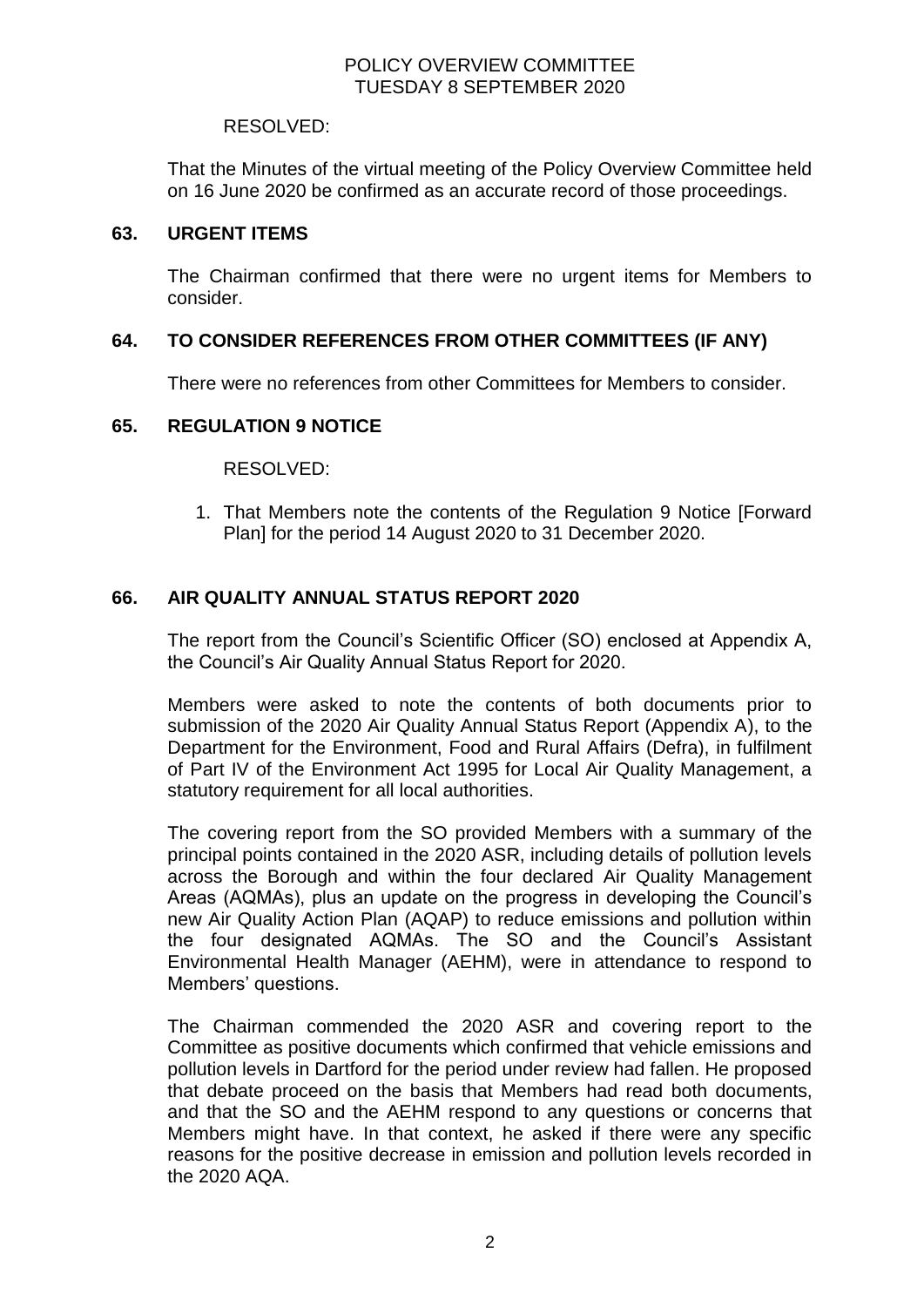The SO advised Members that improvements in vehicle manufacture, and the increasing advent of electrical cars, were the two main contributory factors that had achieved the reduction in emissions and pollution levels in Dartford for the period under review. No specific data was available for the number of electrical vehicles operating in Dartford, but registration of electrical cars had risen sharply in the period under review, *albeit* from a low starting point.

The Chairman sought confirmation that the aim of the annual Air Quality Status exercise was to continuously improve the reduction of emissions and pollution levels in the Borough, *not* merely to meet Government targets.

The AEHM advised Members that there were no recognised safe levels for emissions and pollution, and that the aim was to drive towards the lowest possible levels for both vehicle emission and overall pollution levels. In response to a follow-up question from the Chairman, concerning the location and instalment of passive diffusion tubes, the SO advised that current sites and any possible relocations/additions of diffusion tubes, would form part of the current update exercise of the Council's Air Quality Action Plan (AQAP) being undertaken by Bureau Veritas (BV) a specialist external environmental consultant.

In response to a variety of further questions and expressions of concern from the Chairman and other Members, the AEHM and SO confirmed the following points:

- Potential 'pinch-points' in Dartford's roads network continued to be assessed as part of the review of the Council's Air Quality Action Plan (AQAP) including; the A2 Junction and Dartford Crossing, the potential impact of the Ebbsfleet Garden City Development, and the proposed London Resort development in the Swanscombe Peninsular; in terms of increased vehicles and consequent emission levels;
- Traffic levels at the 'Blue Star' Junction for the A2/M25 at both the Brent side of the Fleet estate and Queens Gardens at the West end of the estate, were not currently monitored, given that housing in those areas was set well back from the road and vehicle emissions therefore posed less of a risk to residents;
- The review of the current AQAPs [produced in 2001 and 2009] and the production of a new AQAP for the Borough, involved multi-staged pieces of work, including complex and detailed computer modelling being undertaken by BV, in the absence of such expertise within the Council;
- The initial run of computer modelling by BV had indicated that the Air Quality Management Area (AQMA) along the A226 at London Road could be potentially be revoked [given the fall in recorded vehicle emission levels]. However, a final decision on revocation of the longstanding AQMA would *not* be taken until a further run of computer modelling had been undertaken by BV. Those results were expected later in the year, and would be presented to Cabinet for decision on the retention or revocation of the AQMA. Any changes to the existing AQMA arrangements approved by Cabinet, would be subject to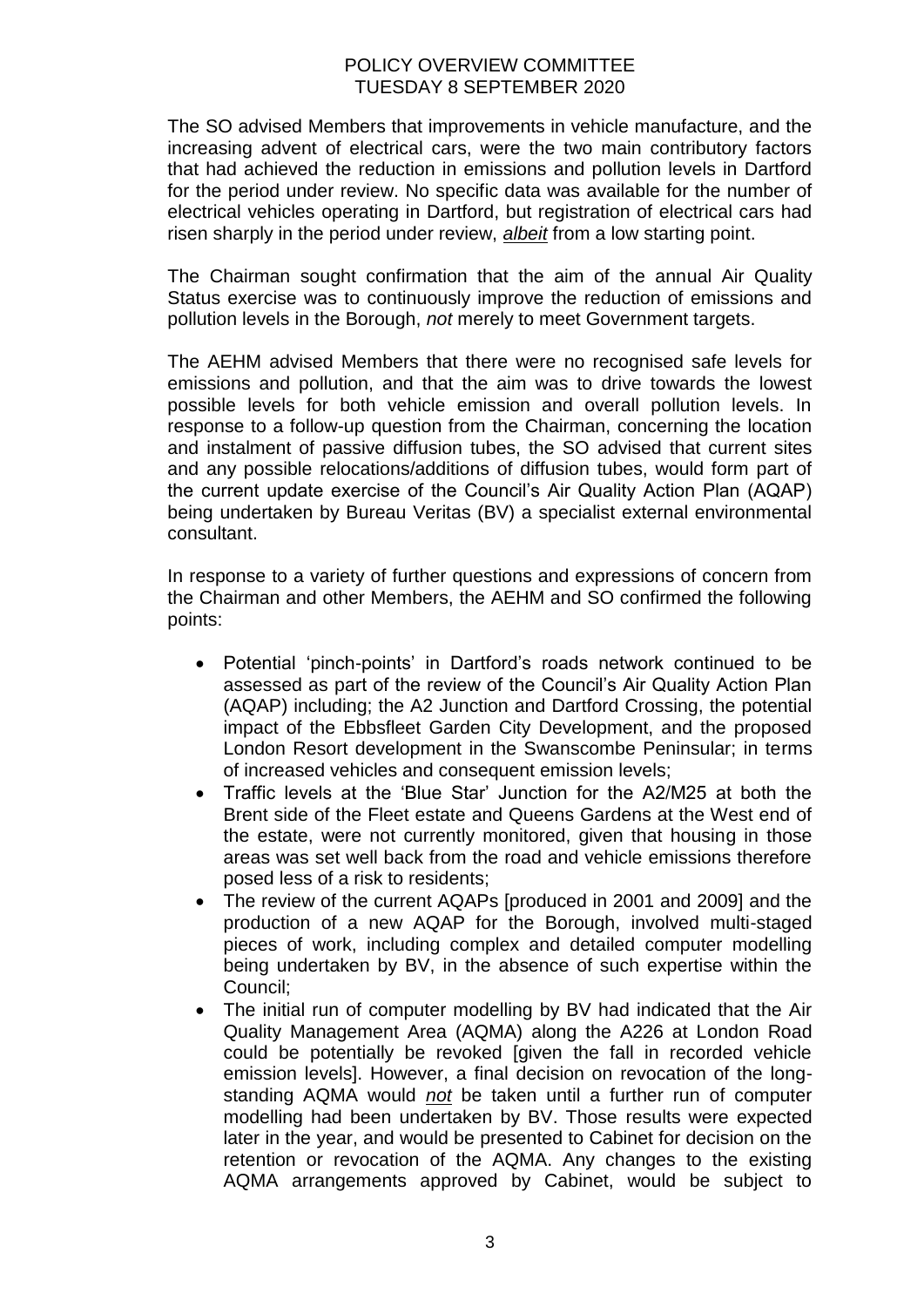consultation with partners, Members and the public, prior to implementation [report para 3.35 refers];

- The second part of the BV modelling exercise would concentrate on motor vehicle types and models as primary pollutants, and include the consideration of measures to combat emissions dependant on the pollutant source, including implementation of engine stop and re-start measures for queuing traffic as appropriate;
- The Council were not required to monitor particles smaller than PM10 and had no equipment capable of assessing PM2.5 sized particles. However, the new Air Quality Action Plan (AQAP) being developed with the aid of Bureau Veritas (BV), would include appropriate measures to reduce PM2.5 particles, as well as other priority pollutants [report para 3.13 refers].

The Chairman thanked the Scientific Officer and the Assistant Environmental Health Manager for presenting a very comprehensive and positive 2020 Air Quality Annual Status report to the Committee, and their responses to Members questions and expressions of concern. Given that the 2020 AQA report had included analysis of the higher traffic levels prevailing prior to COVID-19 lock-down measures being imposed, he expressed the cautious hope that the 2021 AQA report would continue the positive trend, and record a further reduction in vehicle emission and pollution levels for the Borough.

He asked that the views of the POC (as recorded in the meeting minutes), be noted by Officers in their formulation of the Council's new Air Quality Action Plan (AQAP) with Bureau Veritas, prior to the submission of final recommendations to Cabinet.

## RESOLVED:

- 1. That Members note the contents of the covering report, together with the 2020 Annual Status Report [attached at Appendix A to the report];
- 2. That the views and concerns of the POC [as minuted above] be included in Officer's formulation of the Council's new Air Quality Action Plan (AQAP), prior to final submission to Cabinet.

## **67. COUNCIL RESILIENCE & EMERGENCY PLANNING (R&EP) MEASURES**

The Chairman advised Members that he had intended to consider the Council's emergency planning measures and general preparedness in times of crisis, *prior* to the onset of the continuing Coronavirus pandemic. His subsequent draw-down of the topic was forward looking in aim, and *not* designed to repeat the Scrutiny Committee's recent examination of the Council's response to COVID-19 [Scrutiny Min. No 32 refers].

He confirmed that following publication of the agenda, Members had received individual copies of the DBC Resilience and Emergencies PowerPoint presentation, prepared by the Enforcement & Regulatory Services (EARS) Manager, as the responsible officer for formulating the Council's Strategic and Emergency Planning measures.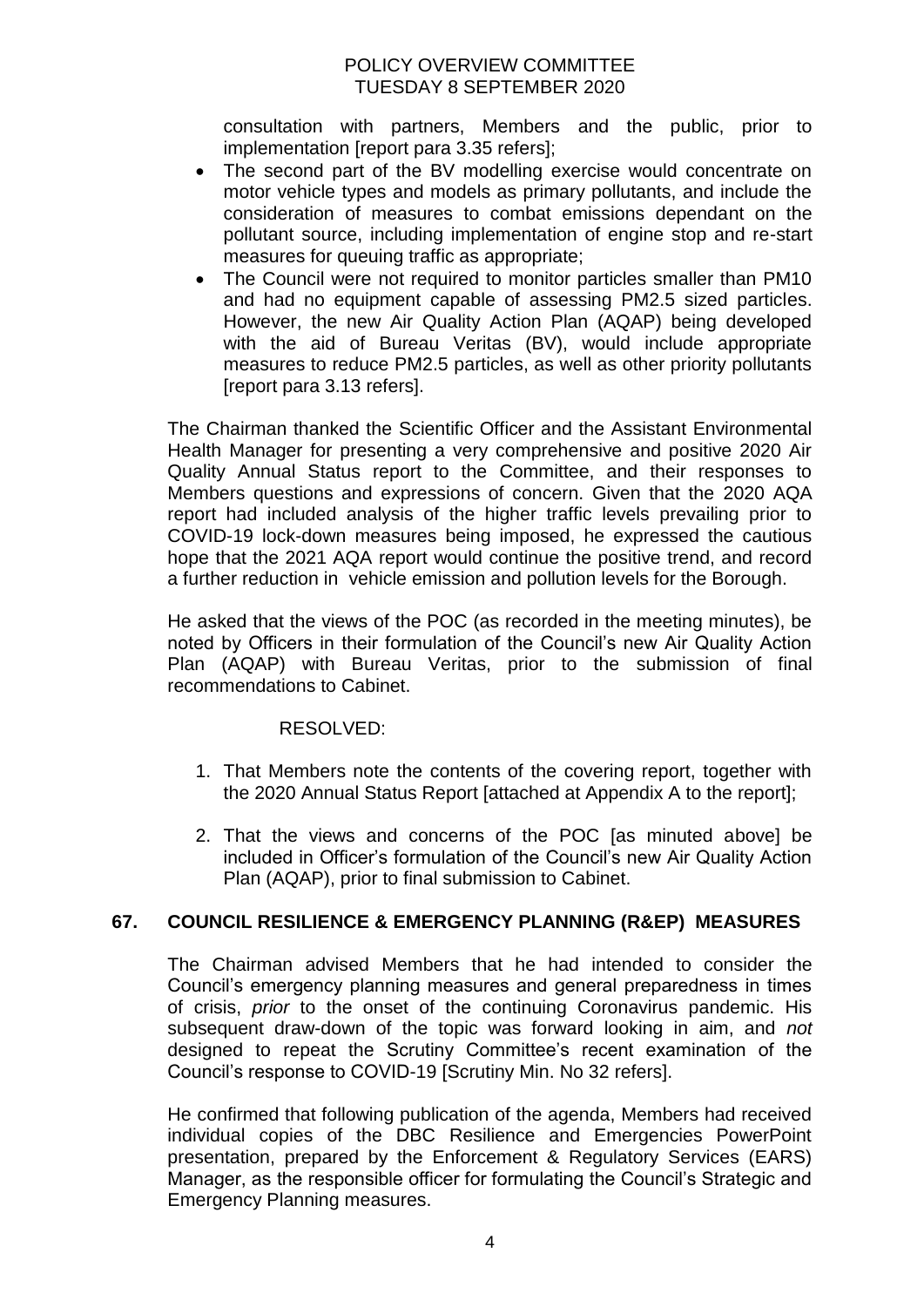The EARS Manager reprised his presentation for the Committee, before responding to Members questions. The presentation covered the following principal areas:

# **Aims and Objectives**

- DBC's statutory responsibilities for Emergency Planning and Business Continuity;
- Strategic level emergency management roles and responsibilities;
- Breadth and scope of R&EP duties;
- Understanding role of DBC staff and manager roles within multi-agency Emergency Planning & Response;
- The role of the Kent Resilience Forum (KRF)

The definition of an 'Emergency' under Part 1 of the Civil Contingency Act (CCA) 2004, formulated in response to the Foot & Mouth Outbreak was:

*'An event or situation which threatened serious damage to human welfare in a place in the UK, the environment of a place in the UK, or war or terrorism which threatened serious damage to the security of the UK.'*

The Council's responsibilities under the 2004 Act were:

- Risk Assessment
- Emergency Planning
- Business Continuity Management (BCM)
- Warning Informing & Alerting the Public
- Information Sharing
- Co-operation [across multi agencies]

The Kent Resilience Forum (KRF) was one of 42 local resilience forums (LRFs) set up in response to the 2004 Act, which had established a new legislative framework for civil protection in the event of emergencies in the UK. LRFs were aligned with police force areas, with member agencies working together to provide a combined response and minimise impact, when emergencies occurred.

LRFs were not legal entities in their own right, but formed a partnership of member agencies, including those defined under the 2004 Act by responder 'categories':

**Category 1** responders were organisations directly involved in the response to an emergency and were subject to a number of civil protection obligations. They included: Kent Police, Kent Fire & Rescue Service, SE Coast & Ambulance Service, Maritime & Coastguard Agency, local authorities, primary care aspects of the NHS and others;

**Category 2** responders were organisations that had a less direct role to play in response to emergencies e.g. utility companies, infrastructure (Network Rail) and others. The Act did *not* place stringent duties on such organisations,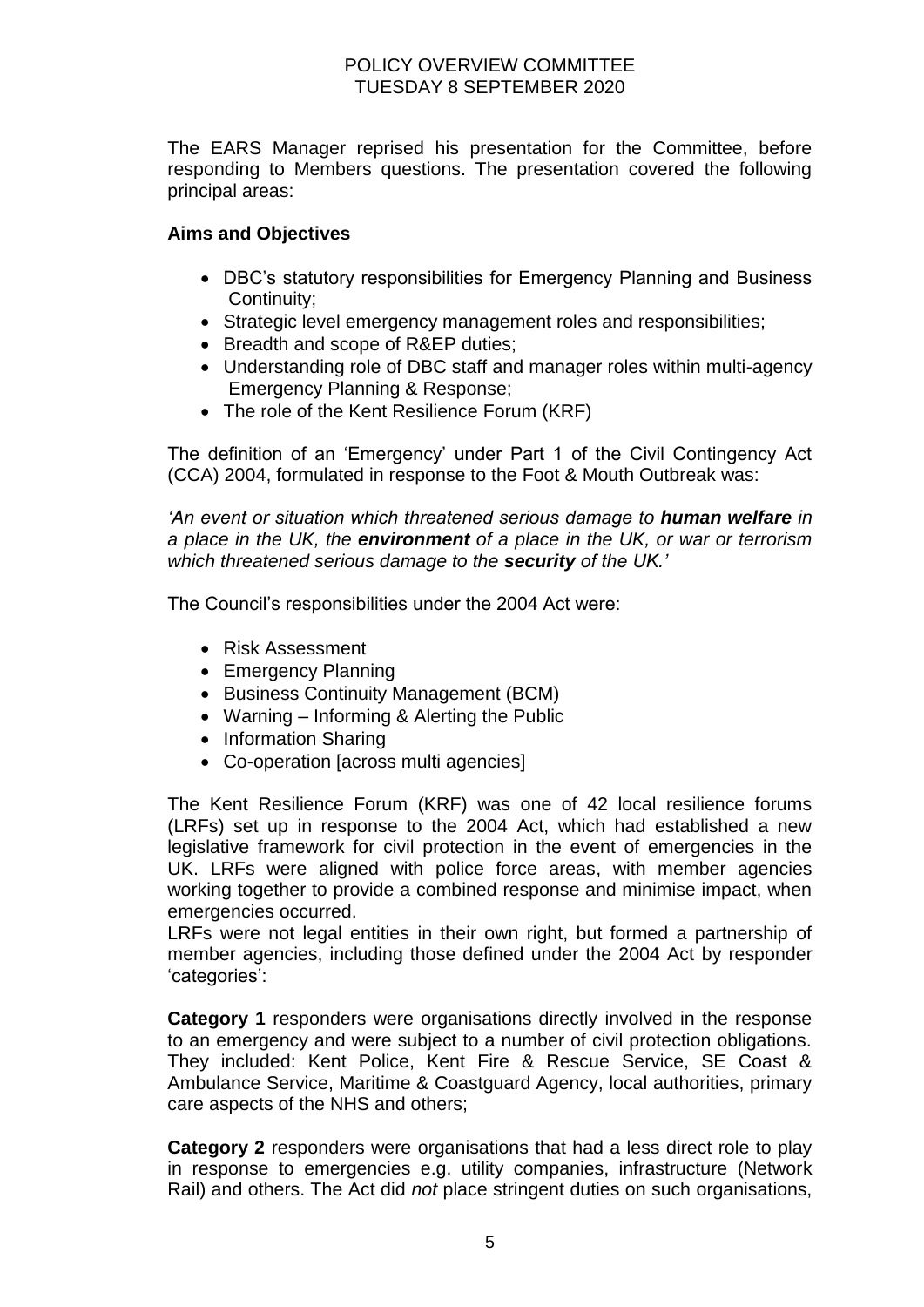but they were required to share appropriate information and cooperate fully with the Local Resilience Forum (LRF), to manage emergencies.

The Kent LRF also included members *not* categorised under the Act, but who had a significant role to play in the event of emergencies e.g. the military and the voluntary sector.

# **DBC Emergency Roles**

- Liaison with emergency services, government, other local authorities, voluntary sector, utility companies and others as required;
- Welfare and trauma support within Survivor Reception and Rest Centres and across the wider community, including the provision of transport to evacuees as necessary;
- Facilitate repairs, demolition, clearance, public transport, and waste disposal as required, via the Council's Housing and Waste & Parks Departments, in consultation with KCC as appropriate;
- Media management (with emergency services) and provision of public information, led by the Council's Communications Manager with the support of the Leader and all Ward Members as appropriate

The Council's Integrated Emergency Management process in the event of emergencies continued to be based on the traditional layered approach of **Gold** (Directors), **Silver** (Senior Managers) and **Bronze** (Staff), as used for Brexit planning, and more recently, to combat COVID-19.

# **Business Continuity Management (BCM)**

In contrast to Emergency Planning (which was 'outward looking'), BCM was 'inward looking' and was best described as what to do for yourself to protect your business functions. Effective BCM provided a planning framework to address disruptions to service delivery across 3 (three) main areas:

- Staff (e.g. bad weather, illness)
- Facilities (e.g. IT, power loss)
- Buildings (e.g. Fire, flooding)

BCM also helped to identify the most important functions of a business (e.g. Maximum Tolerable Periods of Disruption) and helped to deal with those disrupted functions in the context of the continued running of the organisation as a whole by:

- Providing a plan to follow when an organisation is under maximum pressure to cope;
- Ensuring an organisation is able to respond effectively and quickly under maximum pressure;
- Protecting employees, service users and the organisation as a whole into the future.

In response to variety of subsequent questions from the Chairman and other Members, the EARS Manager confirmed the following points: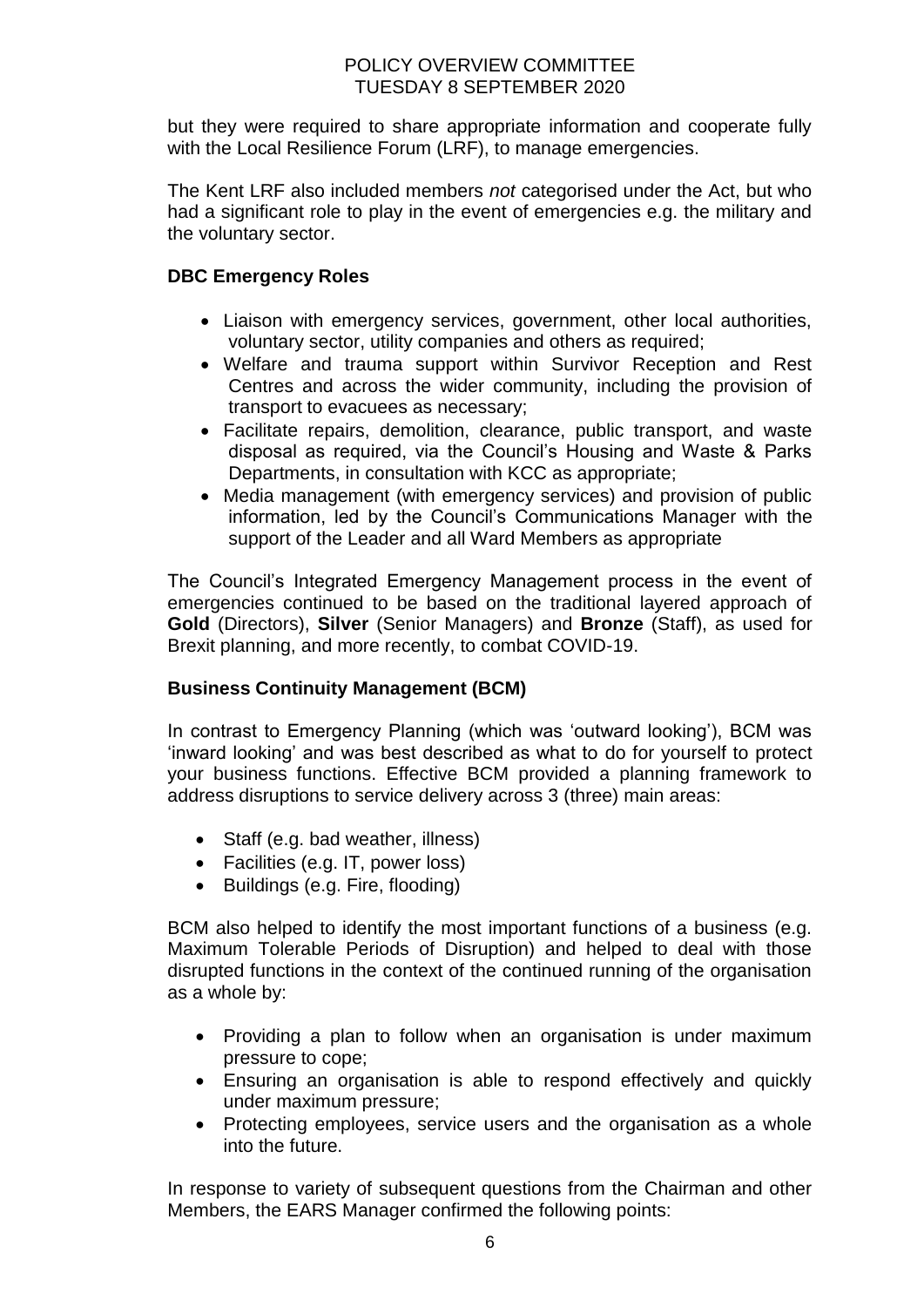- The Council's Emergency Planning procedures had been revised in light of COVID-19 and those documents, together with the Major Emergency Plan were available to the public via the Council website. He judged that the Council had been well prepared in IT terms to cope with the disruptive effects of the pandemic, and had performed well in continuing to deliver services to the public, with the exception of direct public facing roles e.g. parking enforcement, although this had now been reinstated. The Scrutiny Committee had endorsed the Council's planning measures at its last meeting [14 July 2020 Min. No. 32 refers], and in the context of the pan-Kent effort to combat COVID-19 Dartford 'stood tall';
- The measures implemented by the Council's Transformation Manager and his IT team had enabled the vast majority of staff to work effectively from home, following the closure of the Civic Centre to the public and the implementation of government distancing measures within the office environment;
- The lack of a specific 'blue-print' to combat COVID-19 [identified by the Scrutiny Committee] did *not* impact on the Council's Emergency Planning and Business Continuity measures, which were based on generic principles of co-operation with the KRF and LRFs across England: no Council acted alone in times of emergency;
- COVID-19 had highlighted a need to update specific emergency procedures in relation to combating infectious diseases, and lessons learnt had been incorporated into the wider KRF emergency procedures and those for England as a whole, including in the next KRF exercise in October to address Brexit issues, which the EARS Manager would attend on behalf of the Council;
- The KRF was a real and effective body of senior representatives from member organizations e.g. Kent Police Assistant Chief Constable, with some members bodies contributing to the staffing of a KRF Secretariat, called the Kent Resilience Team (KRT) has a 24/7 on-call capability, and also facilitates a 'hot-desking' principle for all member organisations. The various KRF group meetings took place throughout the year and considered current issues, including liaison with Essex and London LRF bodies;
- In terms of the Council's chain of command, in response to any given emergency, the EARS Manager was the initial 'out-of-hours' point of contact. He would then liaise directly on a 1 to 1 basis with the Strategic Director (External Services) or relevant senior Council service manager e.g. Head of Housing Services. In the event of a multiresponse requirement, he would liaise with the Council's dedicated WhatsApp Emergency Group. Effective action in an emergency was enshrined in the '1<sup>st</sup> Golden Hour' principle, with the traditional 'blue light' services of Police, Ambulance and the KF&RS heavily involved as required. The recovery phase of any emergency involved more direct use of Council services e.g. the re-housing of residents as appropriate, and liaison with utility companies to restore services. The Council's Communications Manager and his team performed a key role during emergencies, informing the public of events, and managing public